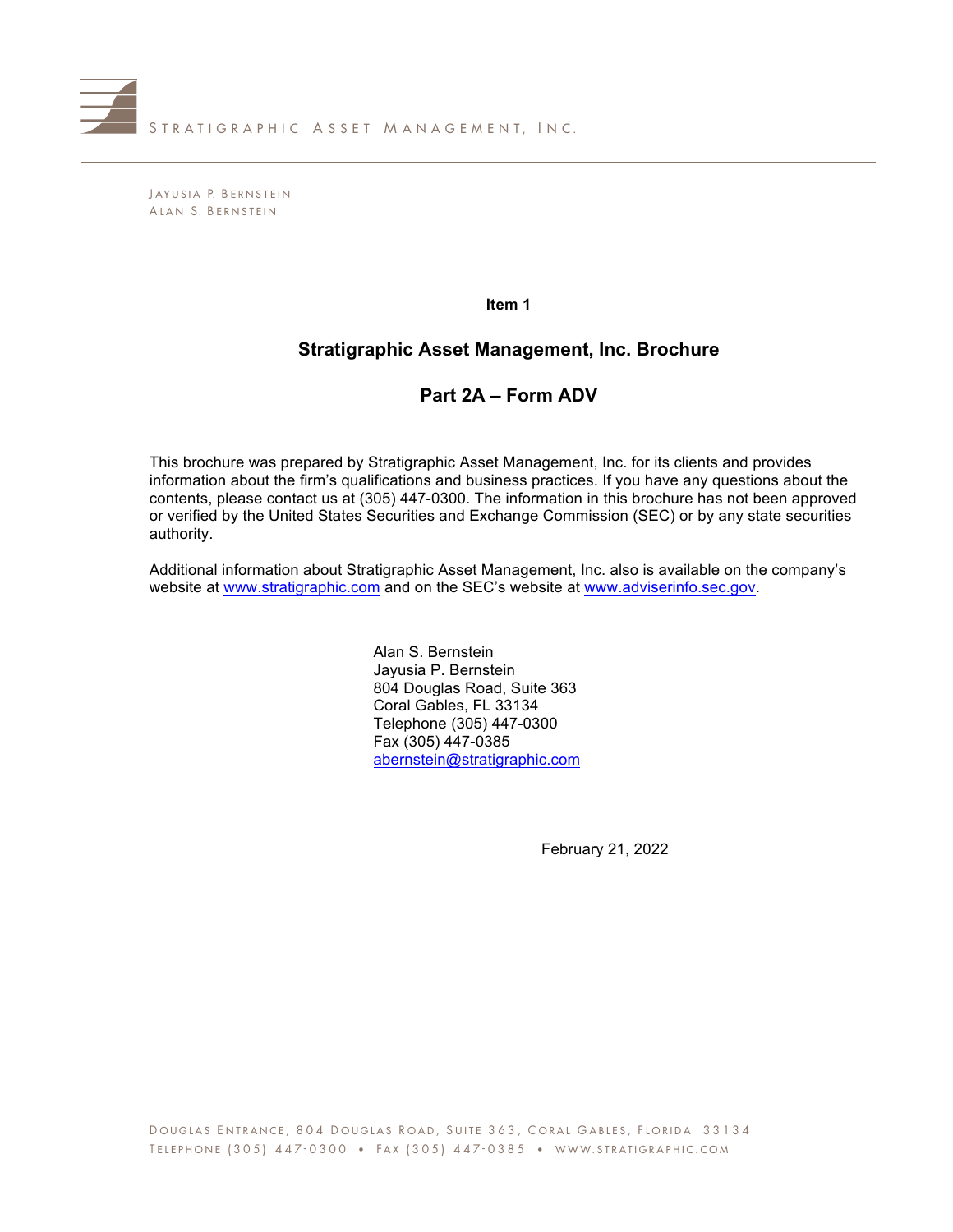## **Item 2 Material Changes**

The last filling of Form ADV Part 2A and 2B was dated February 12, 2021, and filed with FINRA. There have been no material changes since this filing.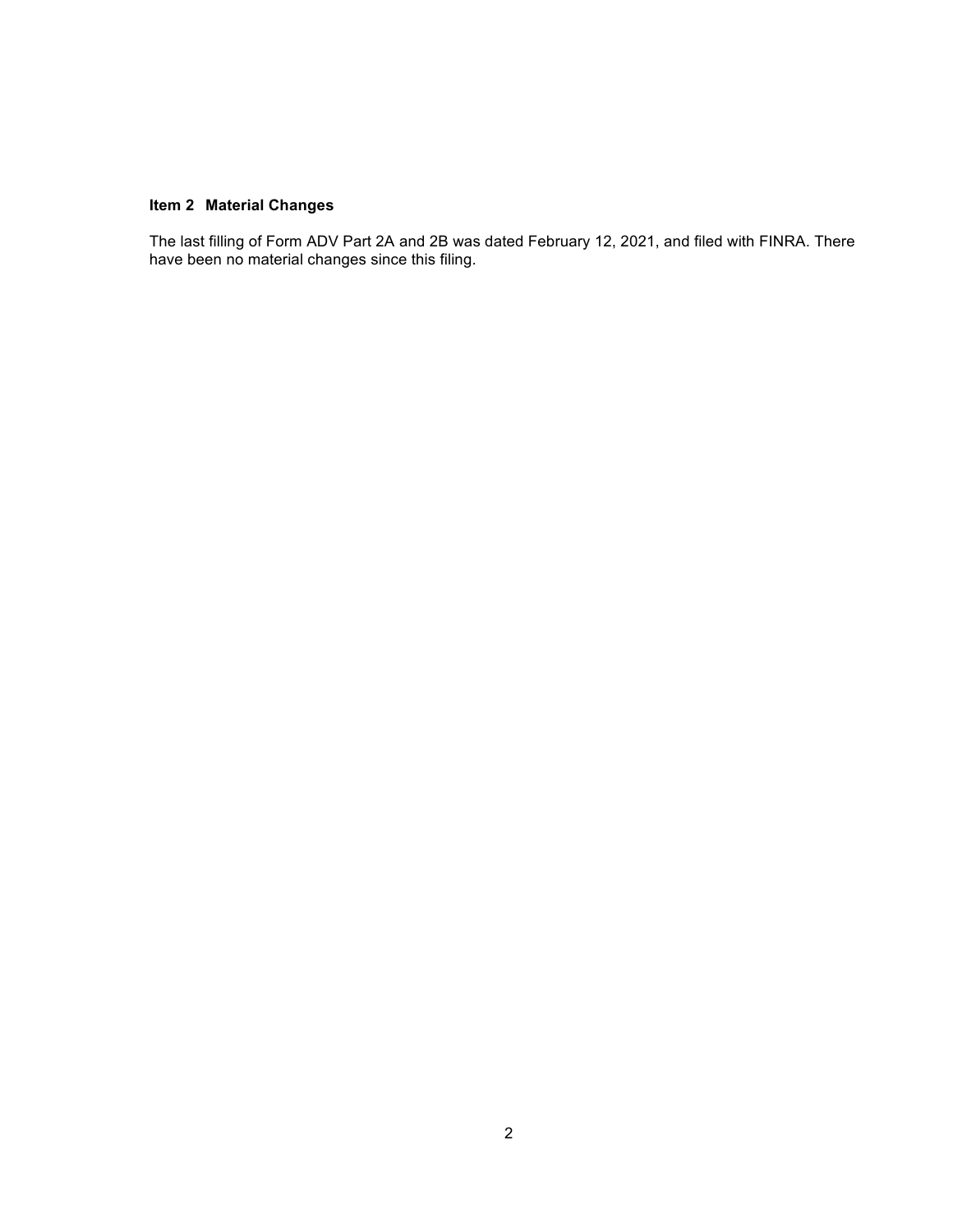## **Item 3 Table of Contents**

| Item 1            | Cover Page                                                      | 1  |
|-------------------|-----------------------------------------------------------------|----|
| Item <sub>2</sub> | <b>Material Changes</b>                                         | 2  |
| Item 3            | <b>Table of Contents</b>                                        | 3  |
| Item 4            | <b>Advisory Business</b>                                        | 4  |
| Item <sub>5</sub> | Fees and Compensation                                           | 5  |
| Item 6            | Performance-Based Fees<br>and Side-By-Side Management           | 5  |
| Item 7            | <b>Types of Clients</b>                                         | 5  |
| Item 8            | Methods of Analysis, Investment Strategies,<br>and Risk of Loss | 6  |
| Item <sub>9</sub> | <b>Disciplinary Action</b>                                      | 7  |
| Item 10           | Other Financial Industry Activities and Affiliations            | 7  |
| Item 11           | Code of Ethics                                                  | 8  |
| Item 12           | <b>Brokerage Practices</b>                                      | 9  |
| Item 13           | <b>Review of Accounts</b>                                       | 10 |
| Item 14           | <b>Client Referrals and Other Compensation</b>                  | 10 |
| Item 15           | Custody                                                         | 10 |
| Item 16           | <b>Investment Discretion</b>                                    | 11 |
| Item 17           | <b>Voting Client Securities</b>                                 | 11 |
| Item 18           | <b>Financial Information</b>                                    | 11 |
| Item 19           | Requirements for State-Registered Advisers                      | 11 |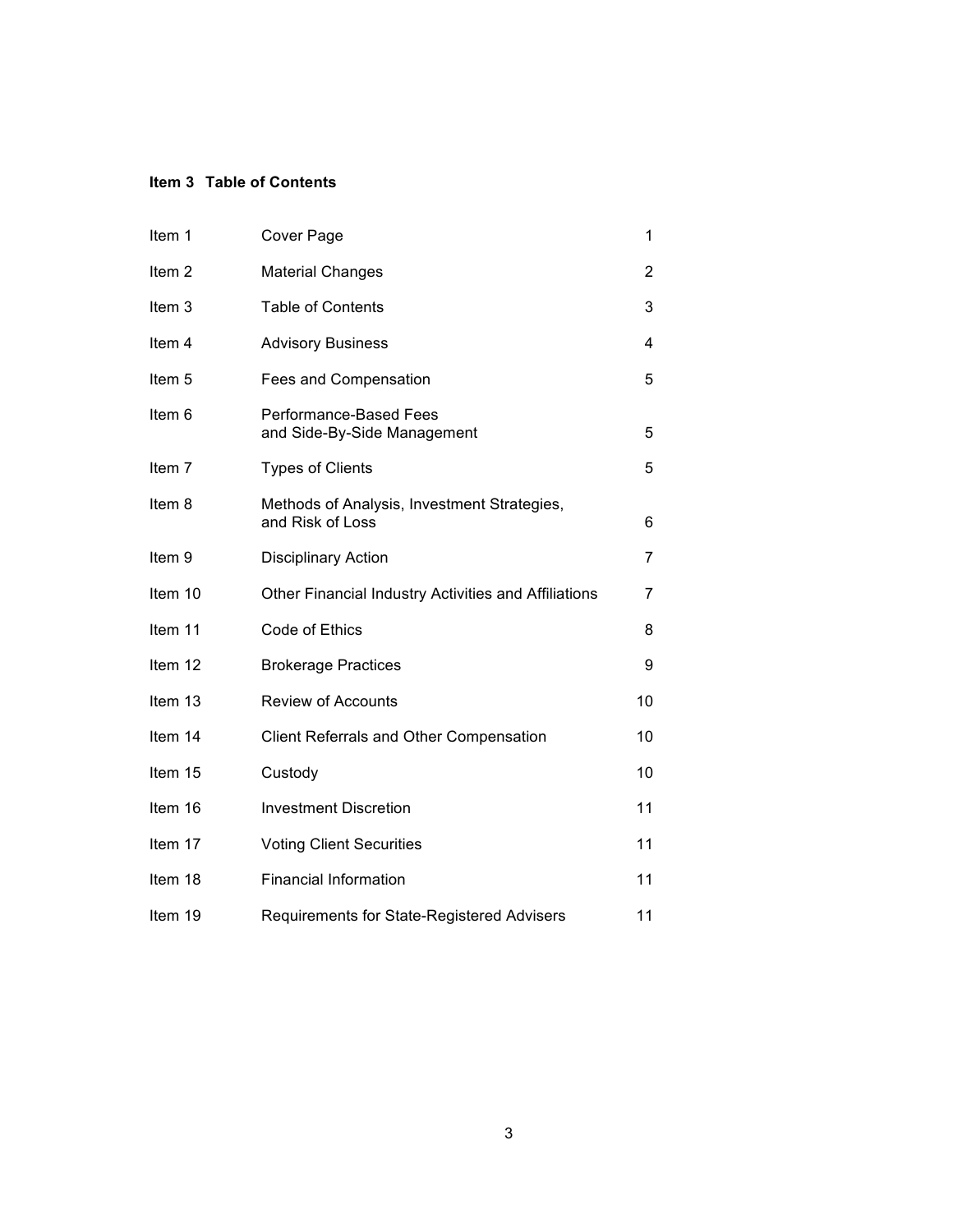### **Item 4 Advisory Business**

Stratigraphic Asset Management, Inc. offers an independent, flexible, and comprehensive approach to help clients manage their liquid assets and generate an attractive risk-adjusted return. Stratigraphic's principals invest their own money alongside their clients and always put the interests of their clients first.

Stratigraphic has been engaged in the investment advisory business since April, 1993. The firm is private and wholly owned by Alan S. Bernstein. Jayusia Bernstein, Mr. Bernstein's wife, is the chief investment officer of the firm. Mr. Bernstein oversees securities research and is the chief compliance officer.

Stratigraphic's business is providing investment supervisory services through the management of client portfolios. Such portfolios are always held at a major financial institution that serves as custodian. Stratigraphic manages substantially all its client portfolios on a discretionary basis. At December 31, 2020 the firm had one non-discretionary account under management with total assets valued at \$35.8 million and 66 discretionary accounts valued at around \$100.6 million. Managed accounts consist mainly of publicly traded securities: U.S. and foreign common stocks; corporate debt securities; commercial paper; certificates of deposit; municipal securities; and exchange traded fund shares. For certain clients, Stratigraphic has utilized covered options writing as a supplemental investment strategy. Stratigraphic principals and clients have invested in real estate private placements in which a family member was a general partner/principal at the time of the offering.

We do structure portfolios and tailor asset class weightings to take into account risk preferences, account cash withdrawal requirements, age, and other related personal factors that have a bearing on the management of the account.

Alan Bernstein and Jayusia Bernstein are not engaged in any other business outside of Stratigraphic.

### Stratigraphic's Principals

Alan S. Bernstein • Mr. Bernstein was engaged in the domestic petroleum industry until 1998, when Stratigraphic Asset Management, Inc. was founded. From 1968 to 1972, Mr. Bernstein was a senior energy analyst with Loeb, Rhoades & Co. in New York. Mr. Bernstein is a trustee emeritus of Amherst College, where he was a member of the budget and finance committee that advised the administration on all aspects of the financial affairs of the institution. He served on the Visiting Committee on Romance Languages at Harvard University, the Head of School Advisory Board of Sidwell Friends School, Washington, D.C., and the Board of Trustees of Ransom Everglades School in Miami. He was a trustee and treasurer of the Musical Arts Association of Miami, which supported the annual Miami residency of The Cleveland Orchestra. Currently he is a trustee of the Georges Lurcy Charitable and Educational Trust, a New York-based private foundation, and is a trustee of the Miami Music Project, which provides instruction to young musicians learning to perform classical music along the lines of the Venezuelan "Sistema" program. Mr. Bernstein holds a BA degree cum laude from Amherst College and an MBA degree from Harvard Business School.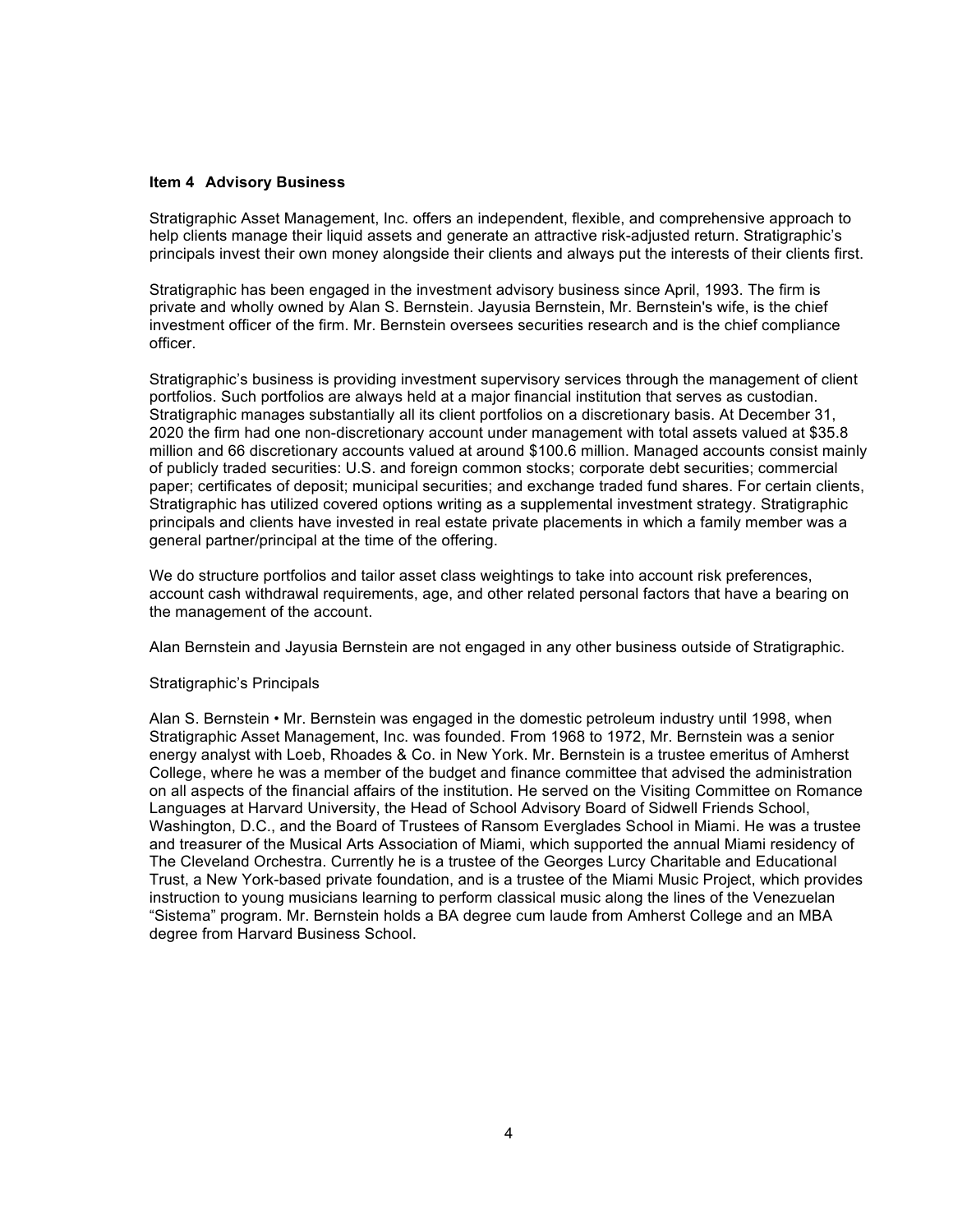Jayusia P. Bernstein • Mrs. Bernstein has been the CEO and Chief Investment Officer of Stratigraphic since its founding in 1993. Between 1978 and 1993, Ms. Bernstein managed closely held investments and a family-controlled independent oil exploration and production company. From 1975 to 1978, she was vice president of Webster Management, the investment adviser subsidiary of Kidder, Peabody & Company in New York. Mrs. Bernstein has served on the investment committees managing the endowments of two leading nonprofit institutions in Miami, Florida. Mrs. Bernstein graduated Phi Beta Kappa from New York University and received an MBA degree in investment finance from New York University Stern School of Business in 1974.

## **Item 5 Fees and Compensation**

### *Billing Period*

Fees are paid in arrears by Client on a semi-annual basis.

### *Account Valuations*

Accounts are valued based on the average end of month market value during the billing period, including unrealized gains and losses, dividends receivable and accrued interest.

### *Fees*

All Equity & Balanced Accounts Less than or equal to \$2.5 million 1.25% Per Annum Over \$2.5 million 1.00% Per Annum Minimum Fee  $$10,000$  Per Annum

Where special circumstances warrant, the foregoing conditions may be negotiable. Clients provide authorization to have the fees deducted from their accounts.

Other expenses that are assessed against the managed accounts such as trading commissions are charged at cost. Stratigraphic does not charge any fees other than its advisory fees and does not have any interest in charges that may be assessed by the custodian or funds such as ETFs held by the clients. We are fee-only advisers, meaning we accept no compensation related to any security or any "product" purchased by a client through Stratigraphic.

Stratigraphic clients can cancel investment advisory services at any time by written notice. Fees are calculated on a pro rata basis through the date that notice is given. Any refunds of fees due to clients will be promptly remitted.

## **Item 6 Performance-Based Fees and Side-By-Side Management**

Stratigraphic does not charge performance-based fees.

## **Item 7 Types of Clients**

Our clients are principally high net worth individuals who require portfolio management services for their individual investments, retirement accounts, trusts, foundations, corporations and other related entities. Our minimum portfolio is \$1 million, although we make exceptions, chiefly for family members of larger clients.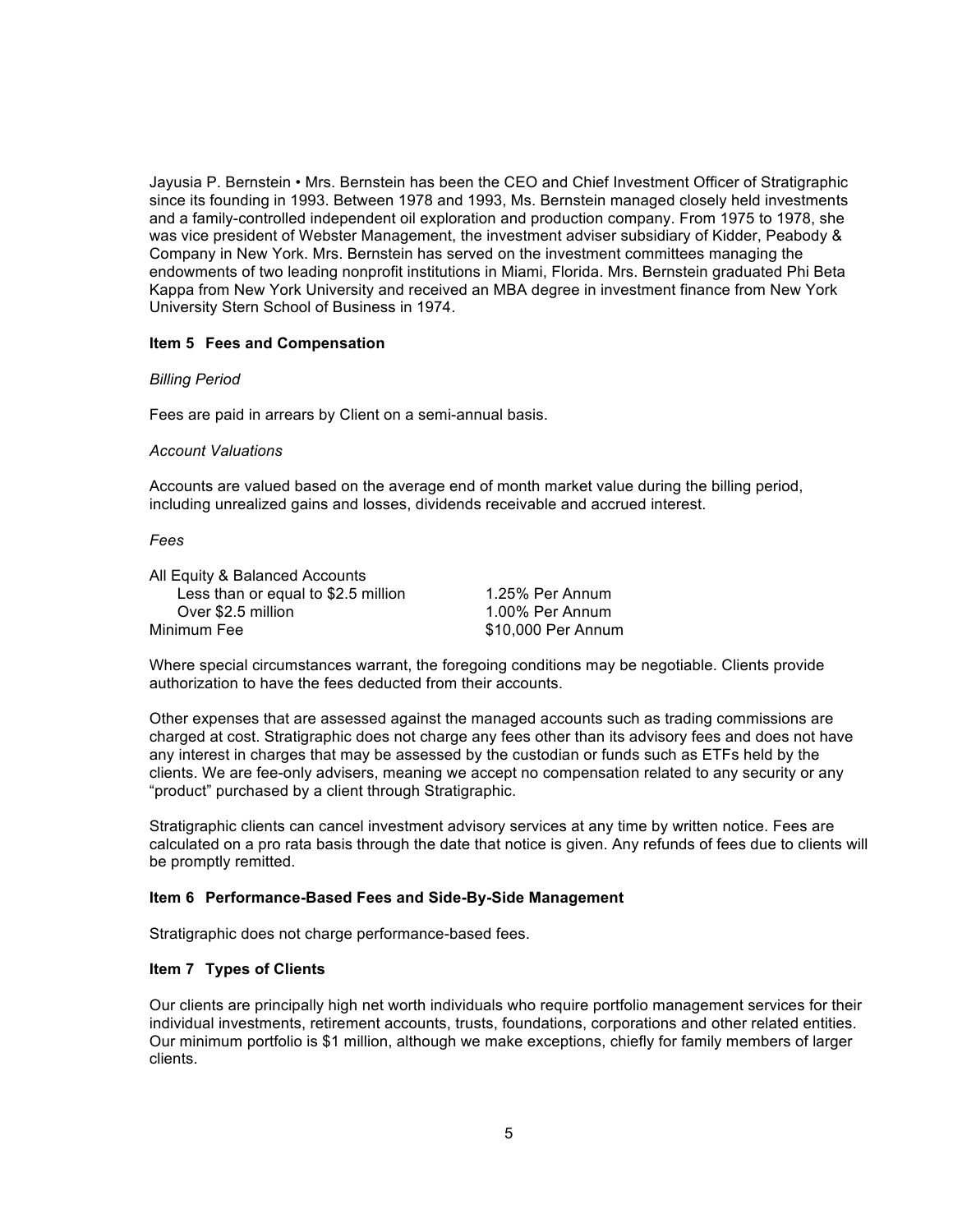### **Item 8 Methods of Analysis, Investment Strategies, and Risk of Loss**

In recognition that there is always the risk of loss from investments, Stratigraphic adheres to the following four principles governing the investment process:

- 1. We attempt to structure portfolios among different asset classes to reflect the risk tolerances of clients, taking into account that the risks associated with common stocks generally, but not always, are higher than the risks associated with fixed-income securities. We review asset allocations on at least a semi-annual basis with our clients.
- 2. We also seek to mitigate risk by broadly diversifying the portfolios we manage.
- 3. We attempt to reduce risk and enhance the potential returns of our investments by taking a rigorous fundamental analytical approach.
- 4. As a rule, we do not use leverage to enhance portfolio returns.

## *Investment Process*

*Idea Generation* – how we find potential ideas for inclusion in the portfolios

• Extensive reading – periodicals, sell-side research, Internet.

• Attending via the Internet company and sell-side sponsored events such as analyst days/investment conferences.

*Idea Diligence* – conducting a detailed financial and fundamental company analysis

- Read all recent SEC filings and quarterly financial reports.
- Understand how the executive team is compensated. Are they truly shareholder fiduciaries?
- Review available research (Internet, investment et al).
- Analyze the company's competitive market and financial position.
- Translate our analysis into forecasts of future earnings and cash flow.

## *Investment Decision* – how a decision is made

- Compose a comprehensive investment memo that details our analysis and recommendation.
- Each idea is discussed thoroughly by the principals—action requires unanimity.

• Sizing of the initial position is determined by our shared conviction levels and current portfolio exposures.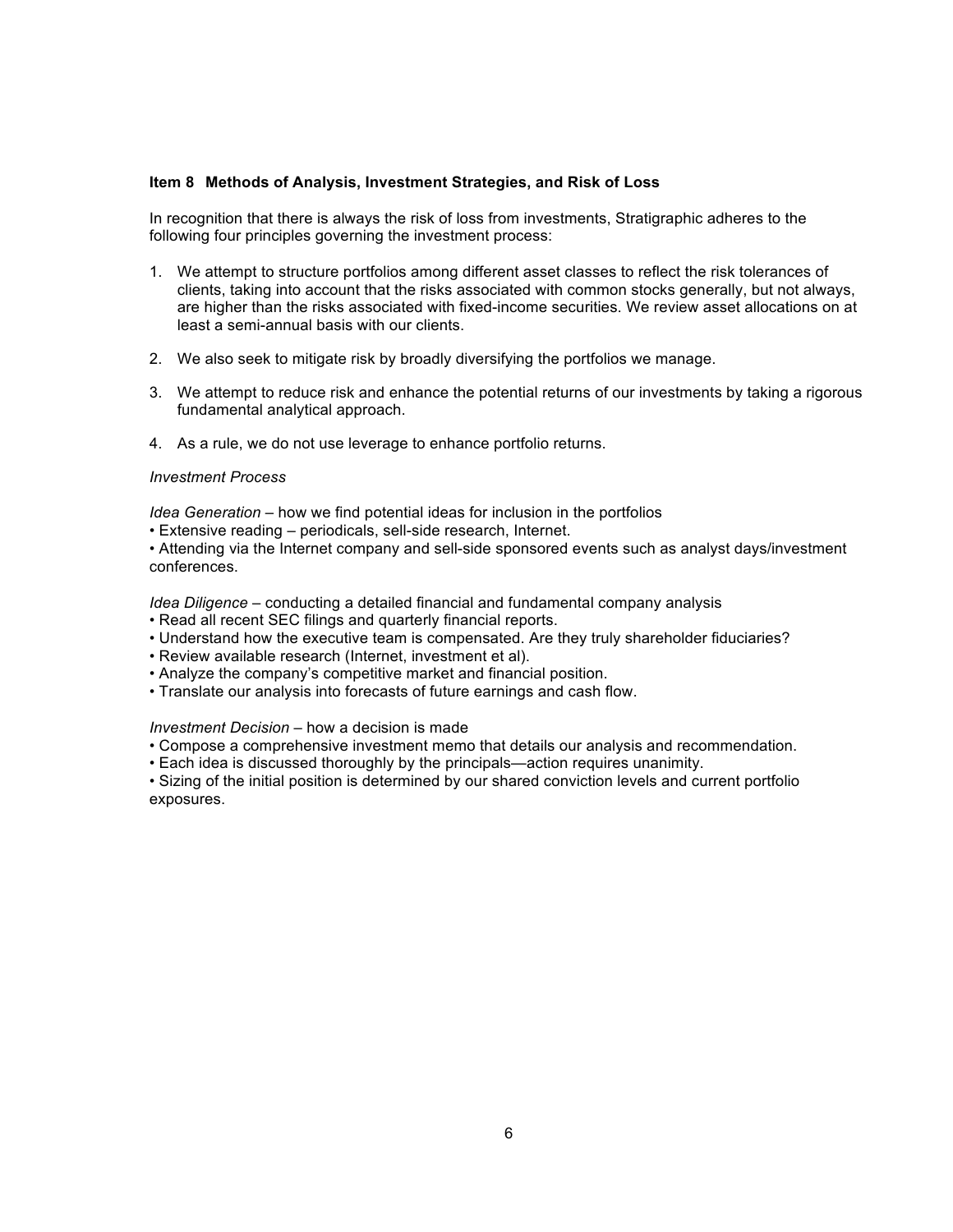| <b>INVESTMENT PROCESS - ASSET ALLOCATION</b>                                                                                                                                                                                                                                                                                                                                                                                                                        |                                                                                                                                                                                                                                                                                                                                                                                                     |                                                                                                                                                                                                                |                                                                                                                                     |  |  |
|---------------------------------------------------------------------------------------------------------------------------------------------------------------------------------------------------------------------------------------------------------------------------------------------------------------------------------------------------------------------------------------------------------------------------------------------------------------------|-----------------------------------------------------------------------------------------------------------------------------------------------------------------------------------------------------------------------------------------------------------------------------------------------------------------------------------------------------------------------------------------------------|----------------------------------------------------------------------------------------------------------------------------------------------------------------------------------------------------------------|-------------------------------------------------------------------------------------------------------------------------------------|--|--|
| <b>Compose</b><br><b>Macroeconomic View</b>                                                                                                                                                                                                                                                                                                                                                                                                                         | <b>Determine Asset Class</b><br><b>Exposure</b>                                                                                                                                                                                                                                                                                                                                                     | <b>Identify Tactical</b><br><b>Opportunities</b>                                                                                                                                                               | <b>Optimize Structure</b>                                                                                                           |  |  |
| What currently drives<br>the global markets?<br>• Federal Reserve policy<br>(monetary trends)<br>• Fiscal policy trends<br>• Interest rates<br>• International capital<br>flows<br>• Political trends<br>• Demographic trends<br>• Secular trends<br>• Global economic<br>growth<br>• Commodity pricing<br>• Inflation<br>• Currencies<br>What are the markets<br>discounting?<br>• Economic cycle<br>. Yield curve and risk<br>spreads<br>• Inflation expectations | Which asset classes offer<br>the best risk-adjusted<br>rates of return given our<br>market view?<br>Where are we in the credit<br>cycle?<br>Do we want to trade<br>market exposure for<br>interest rate risk?<br>What will protect<br>portfolios from deflation<br>or inflation?<br>What will protect us<br>against a weakening<br>dollar or how can we<br>profit from a<br>strengthening currency? | What short duration<br>opportunities exist?<br>Is this appropriate for the<br>client?<br>What is the expected<br>risk/return?<br>Is the risk/return better<br>elsewhere?<br>Why does the opportunity<br>exist? | Sizing the investment<br>What are the expected<br>net returns (i.e. after-tax,<br>after fees)?<br>Should we sacrifice<br>liquidity? |  |  |
| Is the consensus correct?                                                                                                                                                                                                                                                                                                                                                                                                                                           |                                                                                                                                                                                                                                                                                                                                                                                                     |                                                                                                                                                                                                                |                                                                                                                                     |  |  |

*Managing the Positions* – how we reevaluate the portfolios

• We review the portfolios on a frequent basis.

• Positions and their relative weights and expected returns are continuously reexamined.

## **Item 9 Disciplinary Action**

Neither Stratigraphic nor its officers and directors have ever been involved in any disciplinary action in the securities or investment advisory business.

## **Item 10 Other Financial Industry Activities and Affiliations**

No officer of Stratigraphic is involved with any other entity in the financial industry.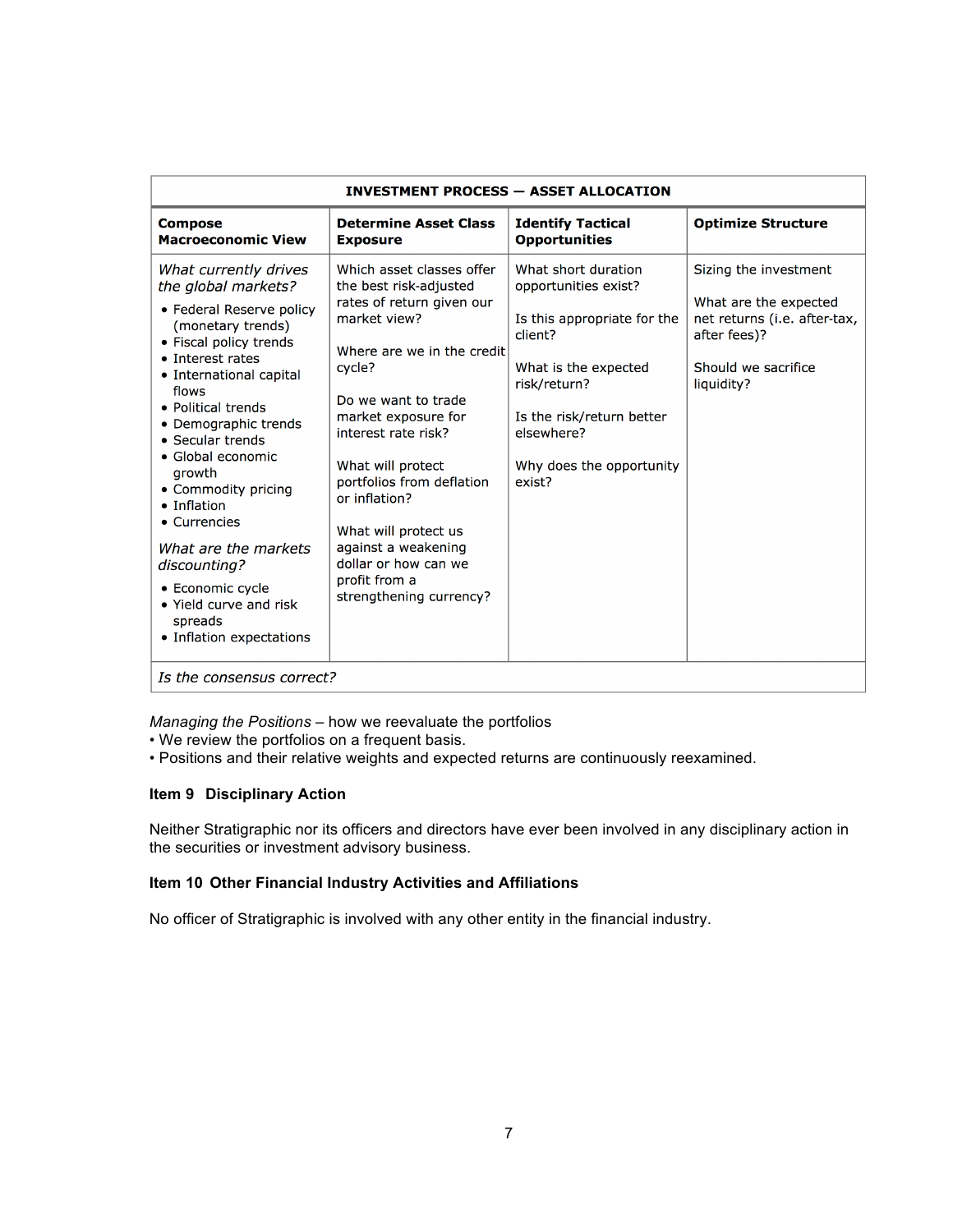### **Item 11 Code of Ethics**

### *Stratigraphic Core Values*

• *We are fiduciaries.*

We are a small independent firm whose principals have their entire liquid net worth invested alongside our clients. We always put our clients' interests before our own.

• *We are client centered.*

Our entire approach is focused on delivering the best financial advice to our clients, tailored to understanding and listening to our clients' unique needs and goals and proposing the appropriate solution.

• *We are performance oriented.* 

We assess ourselves on our performance and helping our clients attain their goals.

• *We are professional.*

Every interaction or communication with us reflects the highest ethical and professional standards. *We strive for excellence in everything we do.*

### *Other Important Principles That Govern Our Conduct*

We expect every employee of Stratigraphic to meet a high standard of ethical conduct and to adhere rigorously to applicable federal and state securities laws, and to promptly report all violations. Certain conduct that may result in a violation of federal securities laws such as front-running, insider trading, and the misuse of material nonpublic information are expressly prohibited.

We value and protect the privacy of our clients in accordance to a Privacy Statement that is provided to clients at least once each year.

We will never recommend or purchase a publicly traded security of a corporation in client portfolios in which we have or related family member has a material interest nor will we recommend or purchase a publicly traded security that we would not purchase for our own accounts, subject to investment objectives, risk preferences, and similar considerations. Transactions in publicly traded securities for Stratigraphic and related persons will be at the same prices and subject to the same commissions as our clients. When securities for more than one account are purchased or sold, the securities or the net proceeds are allocated on an average price basis.

Stratigraphic principals and clients have invested in real estate private placements in which a family member was a general partner/principal. Stratigraphic principals and clients will always subscribe to such investments on the same terms. Although Stratigraphic receives no compensation such as a finder's fee or commission in connection with private placement offerings, the fair value of such investments may be included in the computation of Stratigraphic's investment advisory fee.

No Stratigraphic principal will have a brokerage account except with a designated custodian of Stratigraphic or unless the account is not considered material to Stratigraphic's business. All security transactions and holdings of Stratigraphic principals are reviewed on a quarterly basis to ensure that there is full compliance with our Code of Ethics.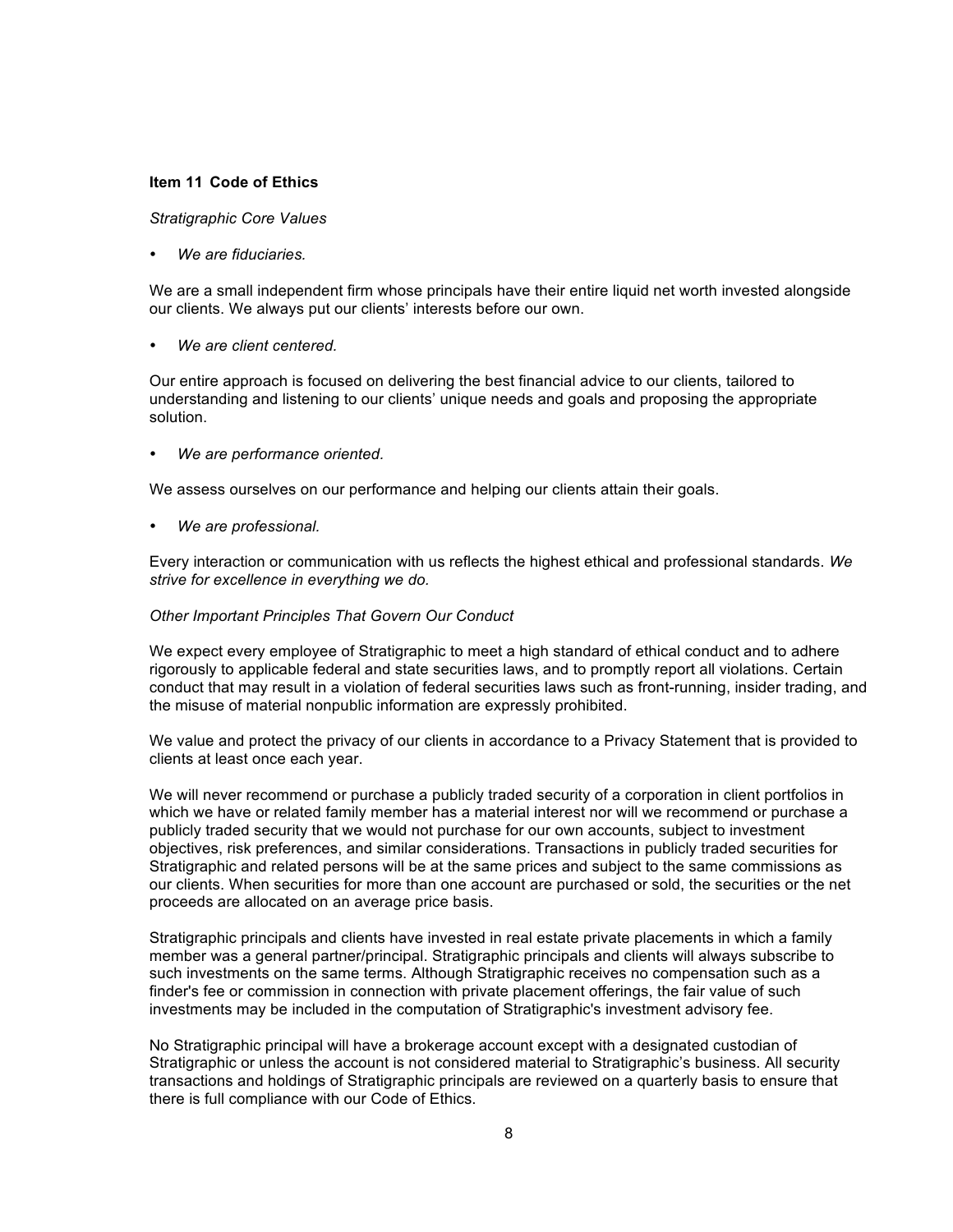Each year Stratigraphic employees are asked to affirm in writing that they have read and will abide by the firm's code of ethics.

## **Item 12 Brokerage Practices**

Stratigraphic does not maintain physical custody of its client assets, although it may be deemed to have custody of client assets when clients give Stratigraphic authority to withdraw client advisory fees from their accounts (see Item 15 – Custody, below). All client assets are maintained in an account at a "qualified custodian," generally a broker-dealer or bank approved by Stratigraphic. All client accounts are currently held at Charles Schwab & Co., Inc., a qualified custodian.

Stratigraphic is independently owned and operated and not affiliated with its custodians. Schwab holds client assets in a brokerage account and buy and sell securities pursuant to instructions from Stratigraphic. Stratigraphic clients enter into agreements directly with custodians / brokers.

Stratigraphic selected the custodian/brokers that hold client assets and execute transactions on terms that compare favorably with the services of other providers. A wide range of factors are considered, including:

• Combination of transaction execution services and asset custody services (generally without a separate fee for custody)

• Capability to execute, clear, and settle trades

• Capability to facilitate transfers and payments to and from accounts (wire transfers, check requests, bill payment, etc.)

• Availability of investment research and tools that assist us in making investment decisions

• Quality of services

• Competitiveness of the price of those services (commission rates, margin interest rates, other fees,

etc.) and willingness to negotiate the prices

• Reputation, financial strength, security and stability

• Availability of other products and services that benefit us, as discussed below (see "Products and services available to us from Schwab")

The custodian utilized by Stratigraphic does not charge separately for custody services, but it may be compensated through commissions, fees on trades that they execute or that settle into client accounts, and net interest earned on client cash balances. Substantially all transactions for clients are executed through a custodian at agreed upon rates, which are believed to be competitive in the industry. At the time of this writing, Schwab does not charge commissions on equity trades. However, this policy is subject to change, in which case Stratigraphic will make certain that the new level of charges are competitive with the charges assessed by alternative custodian/brokers.

Stratigraphic has a fiduciary responsibility to seek the best execution of securities transactions on behalf of clients. Schwab has systems and procedures in place to ensure purchases and sales are made at prices that reflect the most favorable market offers. In regard to fixed income securities, Stratigraphic also has procedures for testing the reasonableness of prices offered. Periodically we prepare a memorandum on "best execution" issues that is available to clients upon request.

Stratigraphic receives from custodian/brokers access to TRACE (fixed income historical trading data), research and data from Schwab and other service providers. Stratigraphic may receive other services from its custodian/brokers such as participation in educational conferences and events; consulting on technology, compliance, legal, and business needs; publications and conferences on practice management and related topics; marketing consulting and support.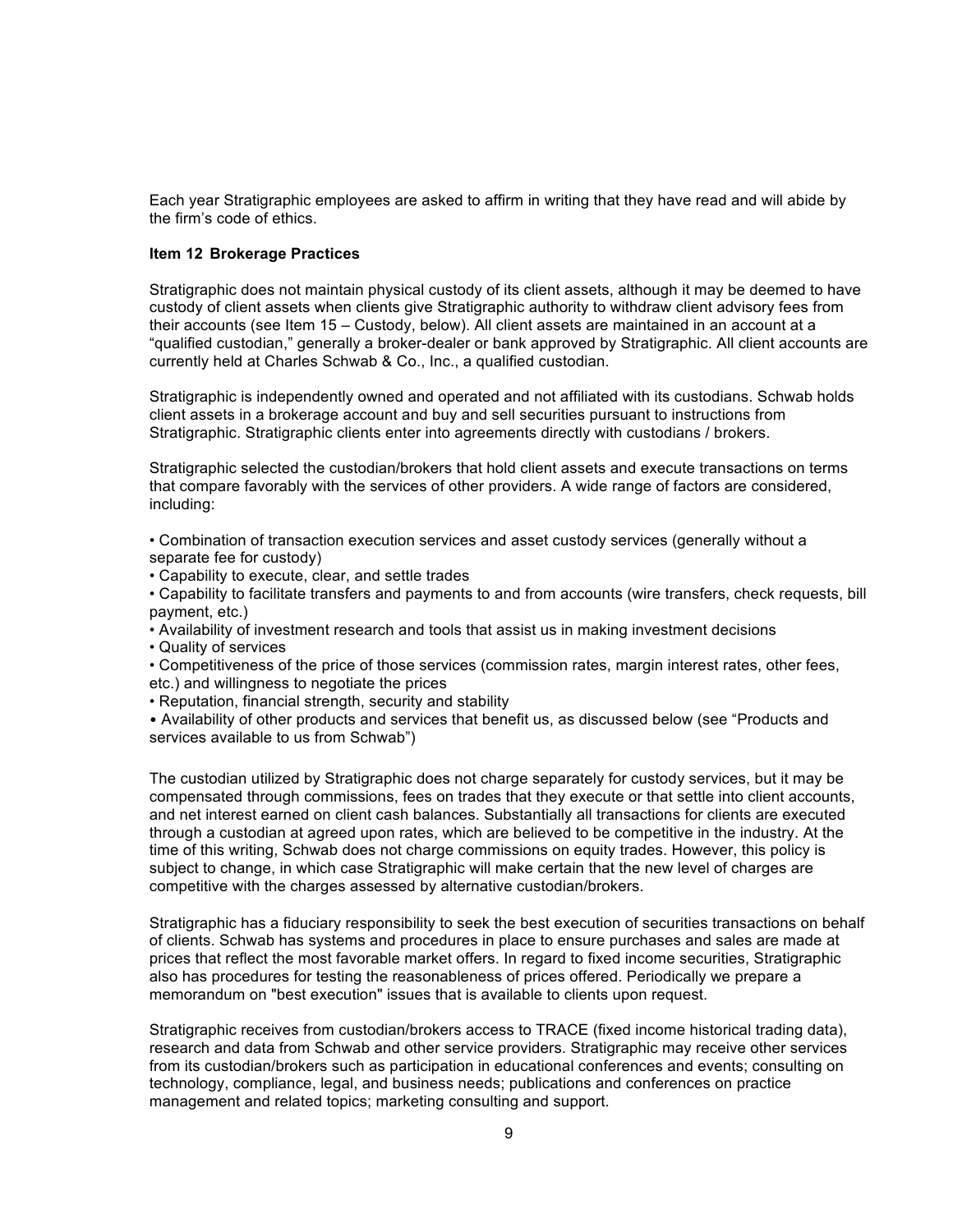## **Item 13 Review of Accounts**

The senior staff of Stratigraphic reviews the accounts at least monthly and more frequently depending upon the condition of capital markets, changes in asset allocations being made, bond and stock purchases and sales, among other factors.

We review the accounts with clients at least semi-annually through personal meetings or conference calls. Semi-annually we send to the clients an appraisal of the holdings in their accounts that we reconcile beforehand with the custodian statements as well as a computation of the return on the portfolio computed on an internal rate of return basis for the reporting period.

## **Item 14 Client Referrals and Other Compensation**

Stratigraphic has never paid a third party for client referrals.

As previously noted in Item 12 of this brochure, Stratigraphic receives an economic benefit from its custodians in the form of support products and services.

In the transition of Stratigraphic accounts to Schwab during the third and fourth quarters of 2019, Schwab reimbursed Stratigraphic accounts directly for exit fees charged by each client's custodian. Schwab also reimbursed Stratigraphic with limits certain third party expenses that Stratigraphic incurred during the period when accounts were transferred to Schwab.

### **Item 15 Custody**

Under government regulations, Stratigraphic is deemed to have custody of client assets when clients authorize Stratigraphic to instruct the custodian to deduct advisory fees directly from accounts.

In the case of two trust clients, Mr. Bernstein serves as a trustee and therefore is deemed to have custody of the accounts' assets. Pursuant to SEC regulations, Stratigraphic has arranged at its expense for a qualified independent accountant to examine annually the clients' cash and securities.

The custodian reports directly to the clients regarding any transaction that affects the account such as deposits and withdrawals, dividend and interest payments received, and purchases and sales transactions at least monthly. In addition, custodians report monthly (quarterly if there was no activity) to providing an appraisal of the accounts and a summary of all activity affecting their accounts during the period. Finally, custodians provide year-end tax information to account holders necessary for filing U.S. income tax returns.

All Stratigraphic clients have the option to review their accounts on-line through special arrangements made with the custodians and to receive e-mail alerts concerning transactions in their accounts.

### **Item 16 Investment Discretion**

In all but one account, Stratigraphic has the authority to determine, without obtaining specific client consent, the securities to be bought and sold, the amount of the securities to be bought and sold, the broker or dealer to be used, and the commission rates to be paid. Such authority is conveyed by the client to Stratigraphic through a limited power of attorney contained in the investment advisory agreement that is executed when the account is established.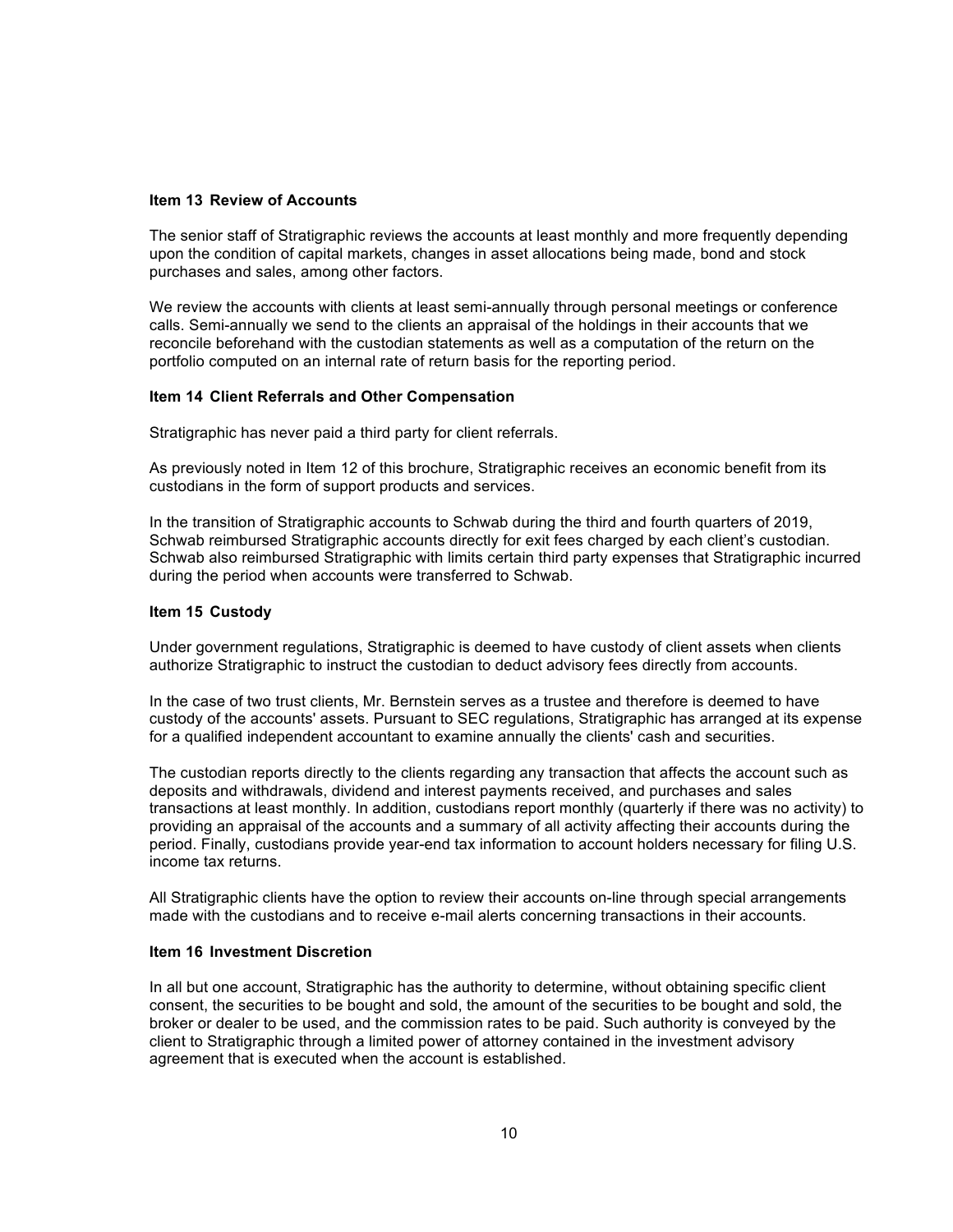## **Item 17 Voting Client Securities**

Stratigraphic never votes client securities.

## **Item 18 Financial Information**

Stratigraphic is an S corporation organized under the state of New York in 1983. Our financial condition is sound. Our resources are more than adequate to fund our current operations. Our financial statements are available upon request.

## **Item 19 Requirements for State-Registered Advisers**

Stratigraphic is only registered with the Securities and Exchange Commission and is not a stateregistered adviser.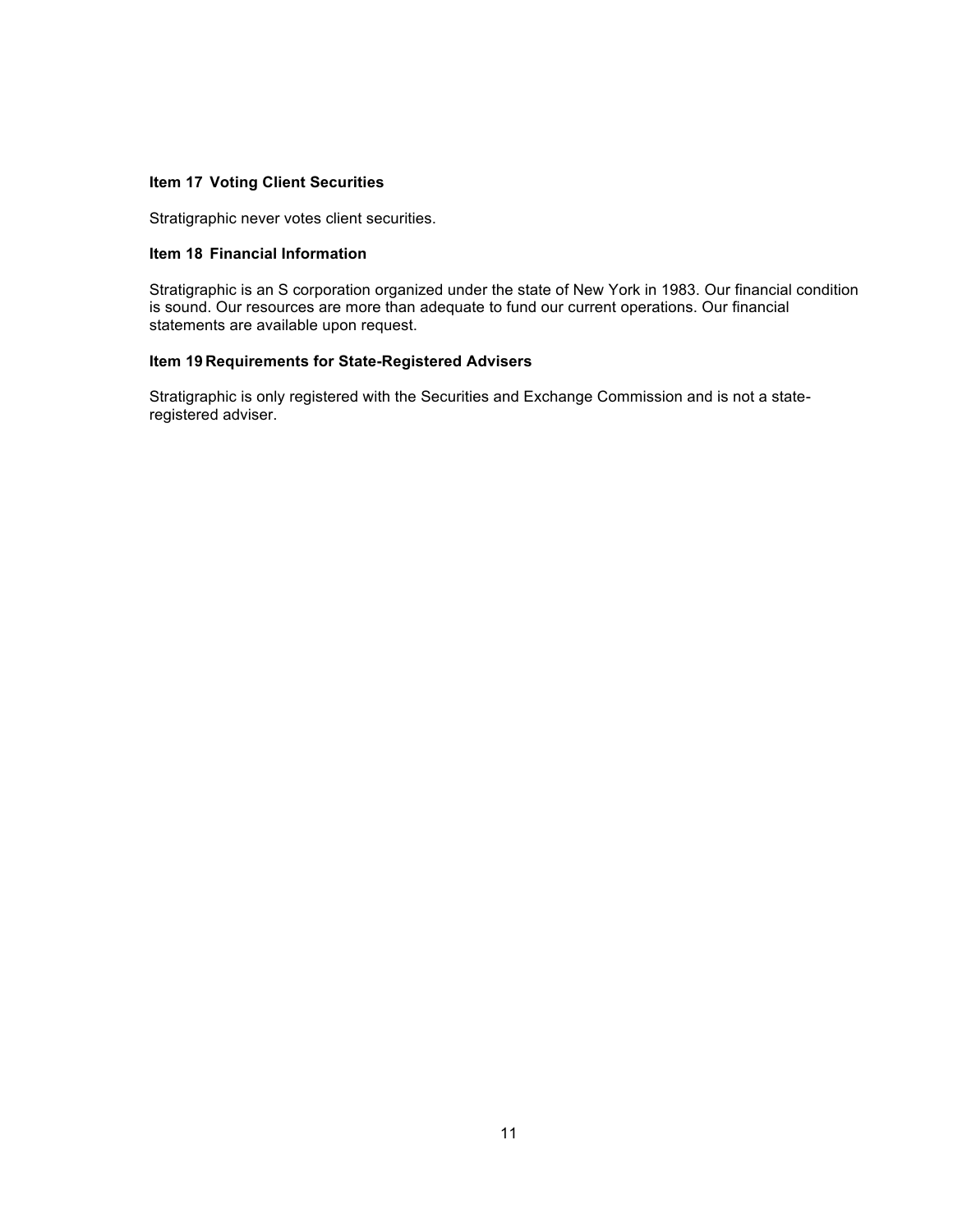**Item 1**

## **Stratigraphic Asset Management, Inc.**

## **Brochure Supplement Part 2B – Form ADV**

This brochure supplement provides information about Alan S. Bernstein that supplements the Stratigraphic Asset Management, Inc. brochure. You should have received a copy of that brochure. Please contact Alan Bernstein at the address and telephone number shown below if you did not receive Stratigraphic's brochure or if you have any questions about the contents of this supplement.

Additional information about Stratigraphic Asset Management, Inc. also is available on the company's website at www.stratigraphic.com and on the SEC's website at www.adviserinfo.sec.gov.

> Alan S. Bernstein 804 Douglas Road, Suite 363 Coral Gables, FL 33134 Telephone (305) 447-0300 Fax (305) 447-0385 abernstein@stratigraphic.com

> > February 21, 2022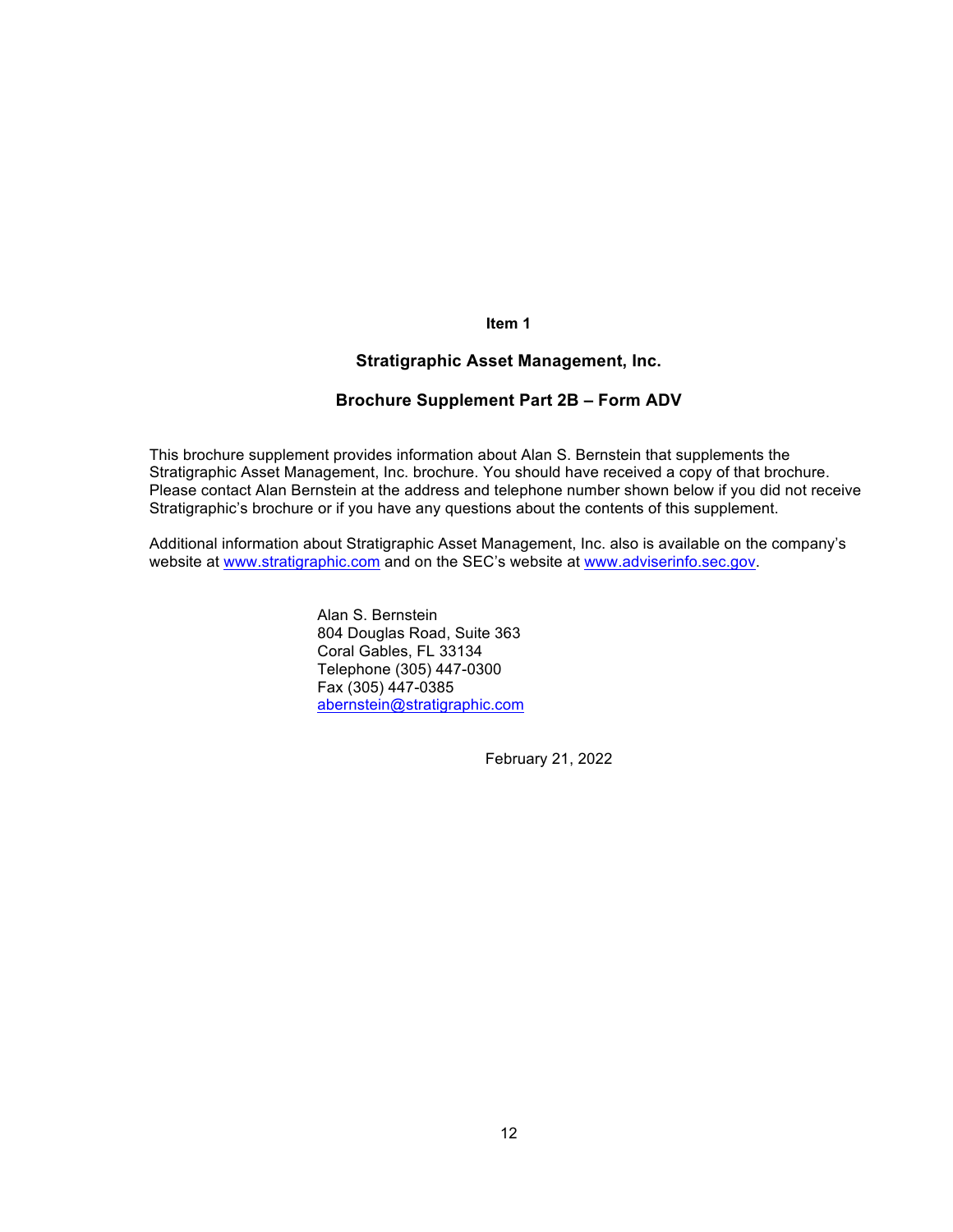## **Item 2 Educational Background and Business Experience.**

### **Alan S. Bernstein**

Stratigraphic Asset Management, Inc. 804 Douglas Road, Suite 363 Coral Gables, FL 33134 Telephone (305) 447-0300, Fax (305) 447-0385, E-Mail abernstein@stratigraphic.com

*Date of Birth:* June 29, 1941

### *Education*

Amherst College, Amherst, Massachusetts, Bachelor of Arts in Economics, 1963 Harvard Business School, Boston, Massachusetts, Master of Business Administration, 1966

### *Professional Experience*

Stratigraphic Asset Management, Inc., President and Co-Founder, 1993-present (SEC registered investment advisory firm) www.stratigraphic.com; Stratigraphic Petroleum Corporation, Inc., President and Co-Founder, 1977-1998 (a privately held corporation engaged in petroleum exploration and production operations); Hanover Petroleum Corporation, Vice President, 1972-1977; Loeb, Rhoades & Co., 1968-1971; ADELA Investment Company, S.A., Lima, Peru, 1966-1967.

### *Selected Community Service*

**Amherst College**: Medal for Eminent Service, May, 2013; Member of the Board of Trustees, 2004- 2010; Amherst College South Florida Alumni Outreach Committee, Chair, March 2005-2010; Distinguished Service Award, 2002; The President's Circle, 2000-present; Class President, 1998-2003; Dallas Alumni Association, President, 1991-1995; Class Planned Gifts Chair, 1996-2013; Class Reunion Chair, 35<sup>th</sup> Reunion, 1998; Leadership Gifts Chair,  $40^{th}$  Reunion 2003 and Co-Chair 50<sup>th</sup> Reunion 2013.

**Education**: Trustee, Georges Lurcy Charitable and Educational Trust, New York City, 1986-present; Board of Trustees, Vice President, The Ransom Everglades School, Miami, Florida, 1998-2003; Visiting Committee, Romance Languages, Harvard University, 1986-1990; Sidwell Friends School, Washington, DC: Member, Head of School Advisory Board, 1999-present, National Leadership Gifts Committee, 1995-1998. Harvard Business School, Boston: 25<sup>th</sup> Reunion Leadership Gift Committee.

**Arts**: Board of Trustees, Miami Music Project (social change through classical music education for children and young adults) 2009-present; Board of Trustees and Treasurer, Musical Arts Association of Miami (MAAM supported The Cleveland Orchestra Miami Residency), July, 2008-2012; Board of Directors, Arsht Performing Arts Center Trust, Miami, Florida, 2001-2003, Finance Committee, 2003- 2007; Board of Directors, Florida Philharmonic Orchestra, Fort Lauderdale, Florida, 1999-2003; Board of Directors, Spanish Repertory Theater, New York City, 1979-1986; Director, Capital Campaign Chair, Westport-Weston Arts Council, Westport, Connecticut, 1984-1986.

**Other**: Temple Beth Am, Miami, Florida, Board of Directors; Co-Chair, Board of Trustees, March 2006- April 2009.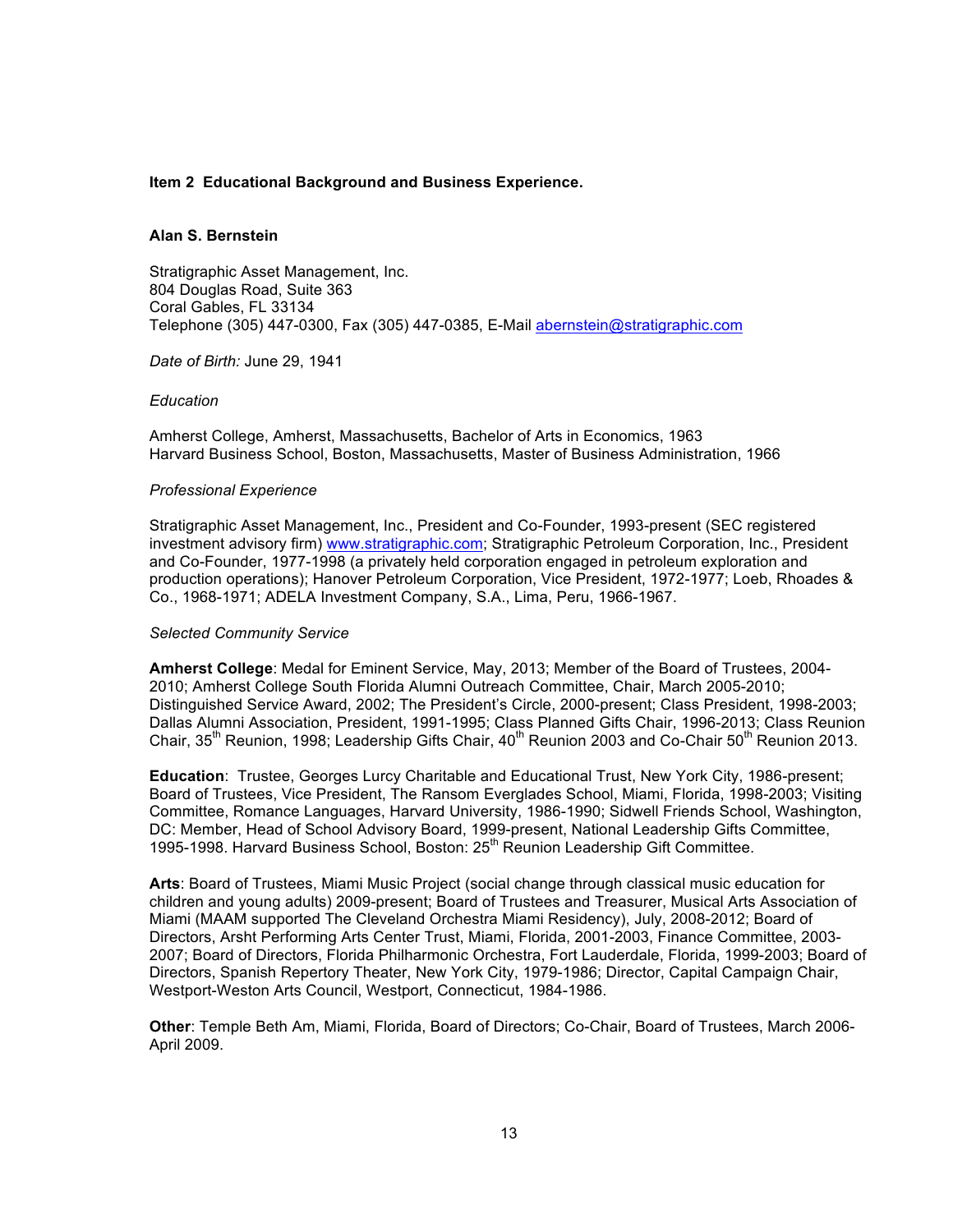## *Family*

**Spouse**: Married to Jayusia Perelman of Lima, Peru, since 1968; business partner since 1978. New York University, 1971, Phi Beta Kappa; M.B.A., New York University, 1974.

**Children**: Leo, Amherst '94, M.B.A., University of Chicago Graduate School of Business '99. Marc, New York University '07.

## **Item 3 Disciplinary Information**

Not applicable.

## **Item 4 Other Business Activities**

Not applicable.

## **Item 5 Additional Compensation**

Stratigraphic earns compensation exclusively through client advisory fees. Mr. Bernstein, in the case of one account, receives a trustee fee. This account does not pay an investment advisory fee to Stratigraphic. Mr. Bernstein's compensation in all other cases is derived through his ownership interest and employment with Stratigraphic.

### **Item 6 Supervision**

Mr. Bernstein as one of the principals and supervised persons is responsible for every aspect of Stratigraphic's business including all transactions pertaining to client portfolios. All decisions are made unanimously by Alan Bernstein and Jayusia Bernstein.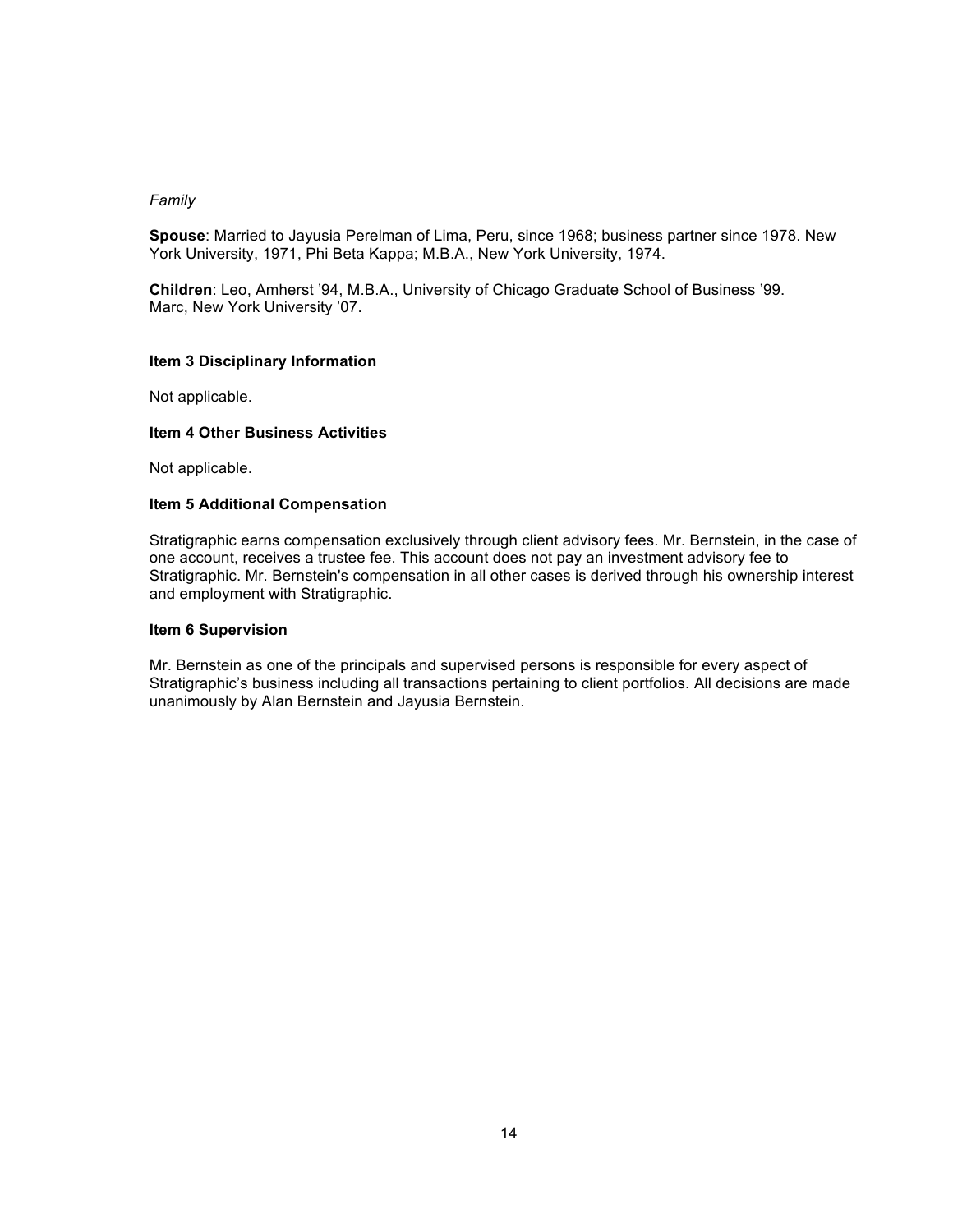## **Item 1**

## **Stratigraphic Asset Management, Inc.**

## **Brochure Supplement Part 2B – Form ADV**

This brochure supplement provides information about Jayusia P. Bernstein that supplements the Stratigraphic Asset Management, Inc. brochure. You should have received a copy of that brochure. Please contact Jayusia Bernstein at the address and telephone number shown below if you did not receive Stratigraphic's brochure or if you have any questions about the contents of this supplement.

Additional information about Stratigraphic Asset Management, Inc. also is available on the company's website at www.stratigraphic.com and on the SEC's website at www.adviserinfo.sec.gov.

> Jayusia P. Bernstein 804 Douglas Road, Suite 363 Coral Gables, FL 33134 Telephone (305) 447-0300 Fax (305) 447-0385 jbernstein@stratigraphic.com

> > February 21, 2022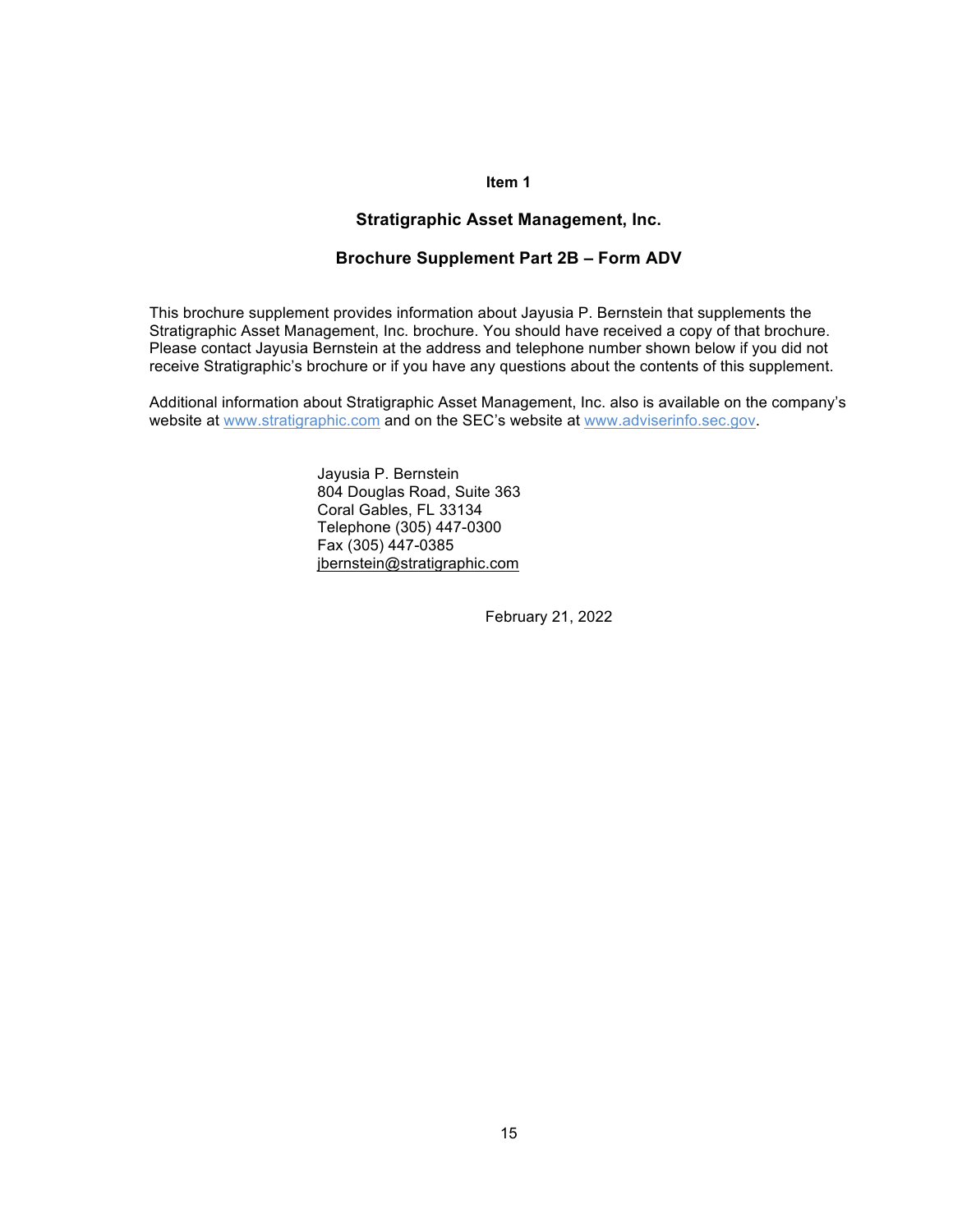### **Item 2 Educational Background and Business Experience.**

### **Jayusia P. Bernstein**

Stratigraphic Asset Management, Inc. 804 Douglas Road, Suite 363 Coral Gables, FL 33134 Telephone (305) 447-0300, Fax (305) 447-0385, E-Mail jbernstein@stratigraphic.com

*Date of Birth:* July 15, 1945

### *Education*

Washington Square College, New York University, New York, New York Bachelor of Arts in History, 1971 Phi Beta Kappa, New York University Founders Day Award

Stern School of Business New York University, New York, New York Master of Business Administration, 1974

### *Professional Experience*

Stratigraphic Asset Management, Inc., Chairman, Chief Investment Officer, and Co-Founder, 1978 present (SEC registered investment advisory firm) www.stratigraphic.com; Stratigraphic Petroleum Corporation, Inc., Chairman and Co-Founder, 1977-1993 (a privately held corporation engaged in petroleum exploration and production operations); Kidder Peabody Incorporated, New York, New York, Portfolio Manager, 1976-1978; U.S. Options, Inc., New York, New York, Portfolio Manager, 1974-1976.

### *Selected Community Service*

Spanish Repertory Theater, New York, New York, Member of Board of Directors, 1979-1984 Dean's Advisory Council, College of Arts and Science, New York University, 2002 to Present Foundation of Jewish Philanthropies Investment Committee, Miami, Florida, 2003 to 2009 Ransom Everglades School Investment Committee, Miami, Florida, 2002-2006

#### *Family*

**Spouse**: Married to Alan S. Bernstein since 1968, business partner since 1978; Amherst College, 1963; M.B.A., Harvard Business School, 1966.

**Children**: Leo, Amherst '94, M.B.A., University of Chicago Graduate School of Business '99; Marc, New York University '07.